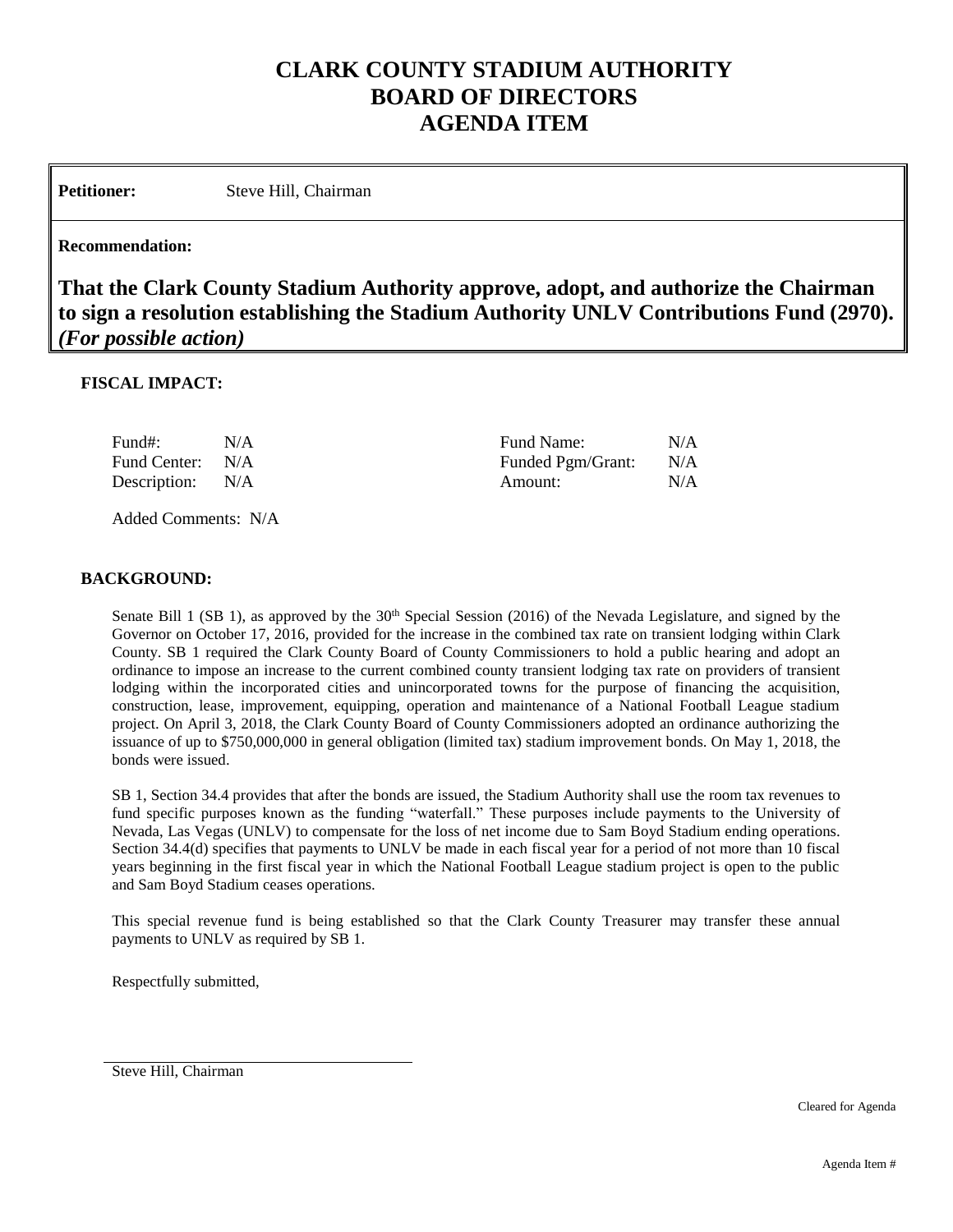## **RESOLUTION TO CREATE THE STADIUM AUTHORITY UNLV CONTRIBUTIONS FUND (2970)**

**WHEREAS**, Senate Bill 1 (SB 1) was approved by the  $30<sup>th</sup>$  Special Session (2016) of the Nevada Legislature, and signed by the Governor on October 17, 2016, requiring that the Board of County Commissioners of Clark County, Nevada to impose an increase to the current combined transient lodging tax rates by either eighty-eight one hundredths of one percent (0.88%) of gross receipts from the rental of transient lodging within the defined "Primary Gaming Corridor," or one-half of one percent (0.50%) of gross receipts from the rental of transient lodging within the defined "Stadium District" (outside of the "Primary Gaming Corridor") for the purpose of financing the acquisition, construction, lease, improvement, equipping, operation and maintenance of a National Football League stadium project; and

**WHEREAS**, the Board of County Commissioners of Clark County, Nevada, adopted an ordinance imposing an additional rate on the current combined transient lodging tax rate effective March 1, 2017 (Room Tax Revenues); and

**WHEREAS**, on April 3, 2018, the Board of County Commissioners of Clark County, Nevada, adopted an ordinance authorizing the issuance of up to \$750,000,000 in General Obligation (Limited Tax) Stadium Improvement Bonds; and

**WHEREAS**, on May 1, 2018, the General Obligation (Limited Tax) Stadium Improvement Bonds were issued; and

**WHEREAS**, SB 1, Section 34.4 provides that after the issuance of bonds, the Stadium Authority must use the Room Tax Revenues collected in the stadium tax account (Fund 2960) only for purposes defined under SB 1, Section 34 paragraphs (a) to (f).

**WHEREAS**, SB 1, Section 34.4(d) requires Room Tax Revenues remaining after the payments required by paragraphs (a) to (c) be used to make payments to the University of Nevada, Las Vegas (UNLV) in each fiscal year for a period of not more than 10 fiscal years commencing in the first fiscal year in which the National Football League stadium is open to the public and Sam Boyd Stadium ceases operations; and

**WHEREAS**, NRS 354.612 and NAC 354.241 require that local government entities adopt a resolution establishing the various funds of the local government and setting forth the purpose of the fund and plan for administration of the funds.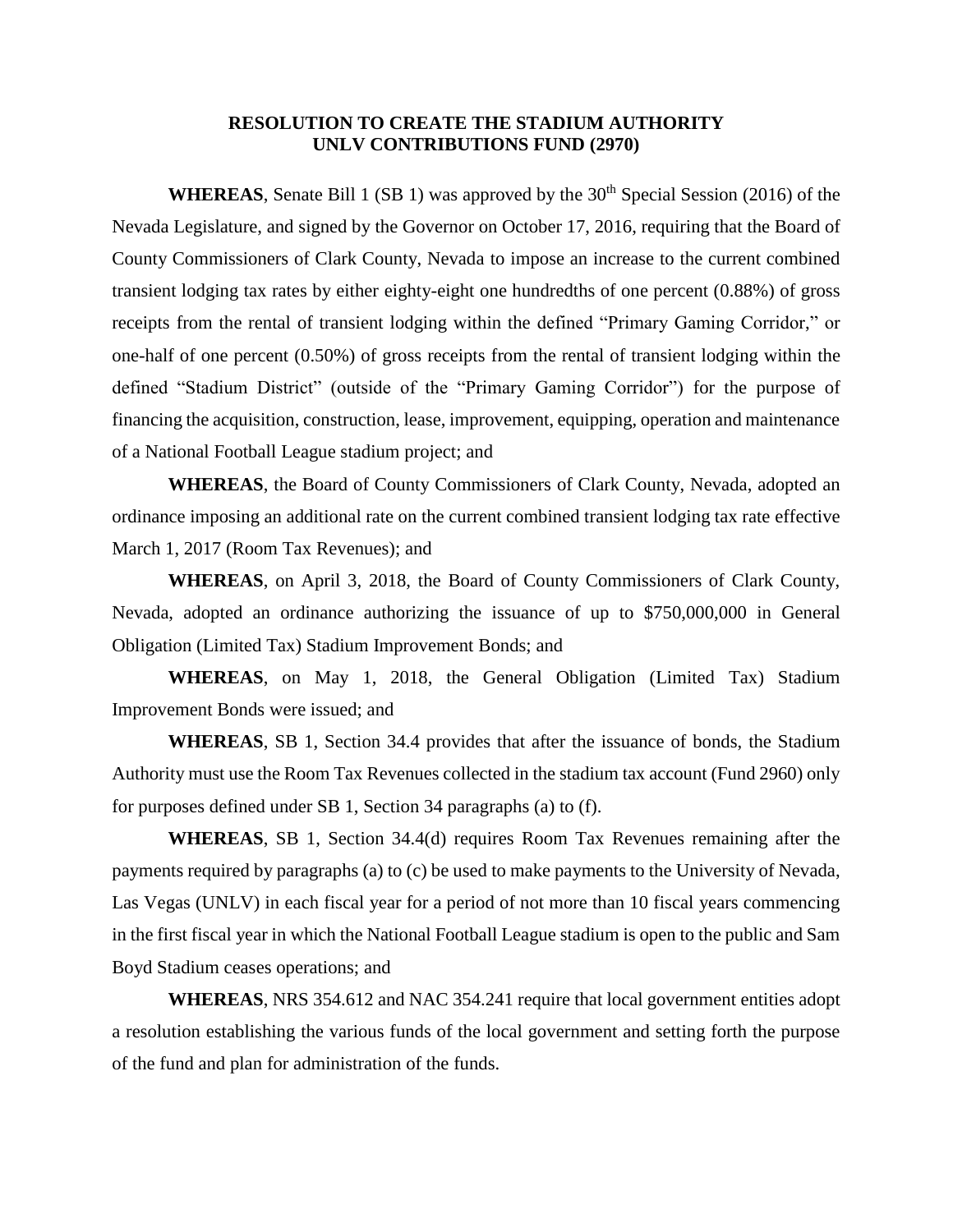**NOW, THEREFORE, BE IT RESOLVED** by the Clark County Stadium Authority, as follows:

- 1. A new fund called the UNLV Contributions Fund (2970) shall be created as a Special Revenue Fund, effective March 19, 2020.
- 2. The sole purpose of the fund will be to account for the contributions to UNLV required by SB 1, Section 34.4(d).
- 3. The sole source of revenue to be deposited in the fund will be transfers from the Stadium Authority Waterfall Residual Fund (2965).
- 4. The short-term and long-term plan for expenditures from the fund will be to make the required contributions to UNLV.
- 5. The fund will be monitored and reviewed periodically to ensure that the activities of the fund are reasonable and necessary to carry out the purpose of the fund.
- 6. The fund will account for its sources and uses in conformance with Generally Accepted Governmental Accounting Principles, Nevada Revised Statutes, Nevada Administrative Codes and the Regulations of the Nevada Tax Commission.